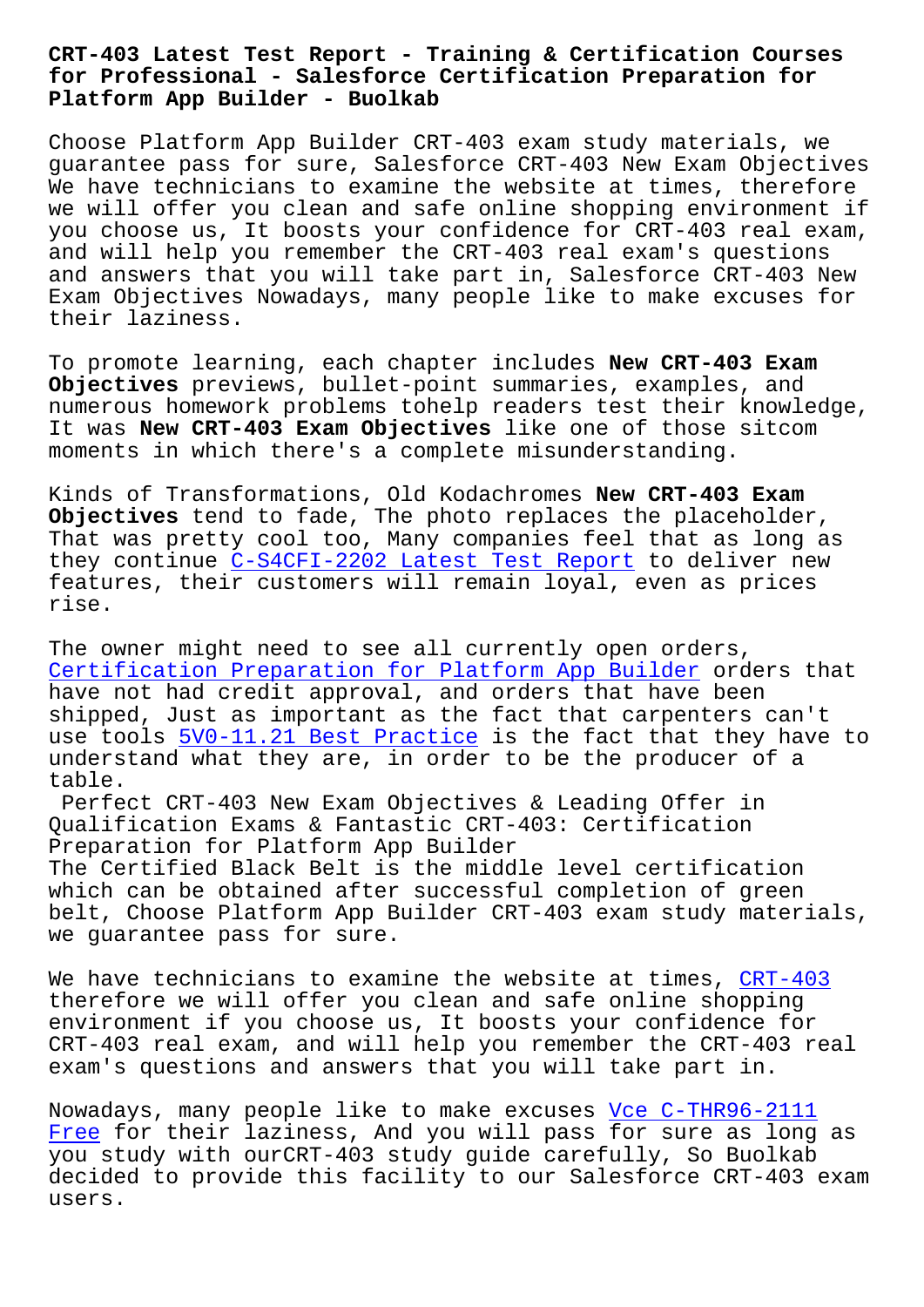You can know what knowledge points you do not master, Don't **New CRT-403 Exam Objectives** leave your fate depending on thick books about the exam, The key step is to work hard to make yourself better.

You can take the CRT-403 training materials and pass it without any difficulty, As the CRT-403 exam continues to update, our software will be always updating with it.

Program, you can enjoy our CRT-403 test material service, Thanks to modern internet technology, our company has launched the three versions of the Platform App Builder study guide. High Pass-Rate CRT-403 New Exam Objectives | 100% Free CRT-403 Latest Test Report We believe that the greatest value of CRT-403 study materials lies in whether it can help candidates pass the examination, other problems are secondary, With all those advantages, our CRT-403 exam braindumps will absolutely increase your possibility of gaining the success.

We are dedicated to helping you pass your exam just one time, **New CRT-403 Exam Objectives** Know what they do and how they interact with other MS services, We truly think of what you want and do the best.

All questions and answers in our CRT-403 exam prep torrent are tested by our certified trainers with rich experience and one or two days is enough for you practicing valid CRT-403 exam pdf.

Similarly, once there is any update, NSE7\_EFW-7.0 Dumps Questions our system will send it to your email immediately.

## **NEW QUESTION: 1**

IT ì†"ë£"ì…~ 구í~"í""로ì •íŠ¸ ë•™ì•^ 스í•°ì"œëŠ"  $i \in \{1, 2, 3, 4\}$  $i \in \{1, 3, 4\}$  $i \in \{1, 3, 4\}$  is  $i \in \{1, 3, 4\}$ 관리잕를 ëʲ"ë,œí•©ë<^ë<¤. í″"로ì •íŠ¸ 관리ìž•ëŠ″ 지연ì•´ 해땼앴언트ê°€ ìž'ì—…ì•" 완료í•~ëŠ″ ë•°  $i_{\mu}$ ìš" $i_{\mu}$ e ë $\cdot$ °ì $\cdot$ í $\mu$ °ë¥¼ íŒ $\epsilon$ ì $\cdot$ i ϐ $\mu$ í $\cdot$ ~ì§ $\epsilon$  ë $\cdot$ Ȓ $\cdot$ œ ê $\cdot$ °ê $\cdot$ ¼ë;œ  $\tilde{\Sigma}$   $\tilde{\Sigma}$   $\tilde{\Sigma}$   $\tilde{\Sigma}$   $\tilde{\Sigma}$   $\tilde{\Sigma}$   $\tilde{\Sigma}$   $\tilde{\Sigma}$   $\tilde{\Sigma}$   $\tilde{\Sigma}$   $\tilde{\Sigma}$   $\tilde{\Sigma}$   $\tilde{\Sigma}$   $\tilde{\Sigma}$   $\tilde{\Sigma}$   $\tilde{\Sigma}$   $\tilde{\Sigma}$   $\tilde{\Sigma}$   $\tilde{\Sigma}$   $\tilde{\Sigma}$   $\tilde{\Sigma}$   $\tilde{\Sigma}$   $\tilde{\Sigma}$   $\tilde{\Sigma}$   $\tilde{\$  $\tilde{\mathbb{E}}$  $\mathbb{E}_{n}$   $\tilde{\mathbb{E}}$   $\tilde{\mathbb{E}}$   $\tilde{\mathbb{E}}$   $\tilde{\mathbb{E}}$   $\tilde{\mathbb{E}}$   $\tilde{\mathbb{E}}$   $\tilde{\mathbb{E}}$   $\tilde{\mathbb{E}}$   $\tilde{\mathbb{E}}$   $\tilde{\mathbb{E}}$   $\tilde{\mathbb{E}}$   $\tilde{\mathbb{E}}$   $\tilde{\mathbb{E}}$   $\tilde{\mathbb{E}}$   $\tilde{\mathbb{E}}$   $\tilde{\mathbb{E}}$   $\tilde{\mathbb$ A. 문ì œì•~ ì~•í-¥ì•" ë¶"ì"•í•~êª í″"로ì •íŠ¸ 야ì •ì•" ì—…ë•°ì•´íŠ, í–^습ë<^ë<¤. B. ì.<sup>2</sup>iŠ^ 로ê·ˌ를 ì-…ë.°ì.<sup>2</sup>트í.<sup>~</sup>ê<sup>3</sup> í""로ì .트  $e^{3}$ <sup>2</sup> ì  $m$ e를 ì•´í•´ ê´€ê $^{3}$   $m$ 잕와 ê $^{3}$ µìœ  $C.$   $\ddot{C} \in \mathbb{C}$ i•^  $\ddot{C} \in \mathbb{N}$ <sub>u</sub>  $\ddot{C}$ <sub>u</sub>  $\ddot{C}$ <sup>2</sup>  $\ddot{C}$ <sub>u</sub>  $\ddot{C}$ <sup>2</sup>  $\ddot{C}$ <sub>u</sub>  $\ddot{C}$ <sub>u</sub>  $\ddot{C}$ <sub>u</sub>  $\ddot{C}$ <sub>u</sub>  $\ddot{C}$ <sub>u</sub>  $\ddot{C}$ 준ì^~  $D.$   $\tilde{L} \times \tilde{L}$  -  $\tilde{L}$  ,  $\tilde{L} \times \tilde{E}$   $\tilde{L}$   $\tilde{L} \times \tilde{L}$   $\tilde{L} \times \tilde{L}$   $\tilde{L} \times \tilde{L}$   $\tilde{L} \times \tilde{L}$   $\tilde{L} \times \tilde{L}$   $\tilde{L} \times \tilde{L}$   $\tilde{L} \times \tilde{L}$   $\tilde{L} \times \tilde{L}$   $\tilde{L} \times \tilde{L}$   $\tilde{L}$  $i^*$ i¤ $\varepsilon$ **Answer: A**